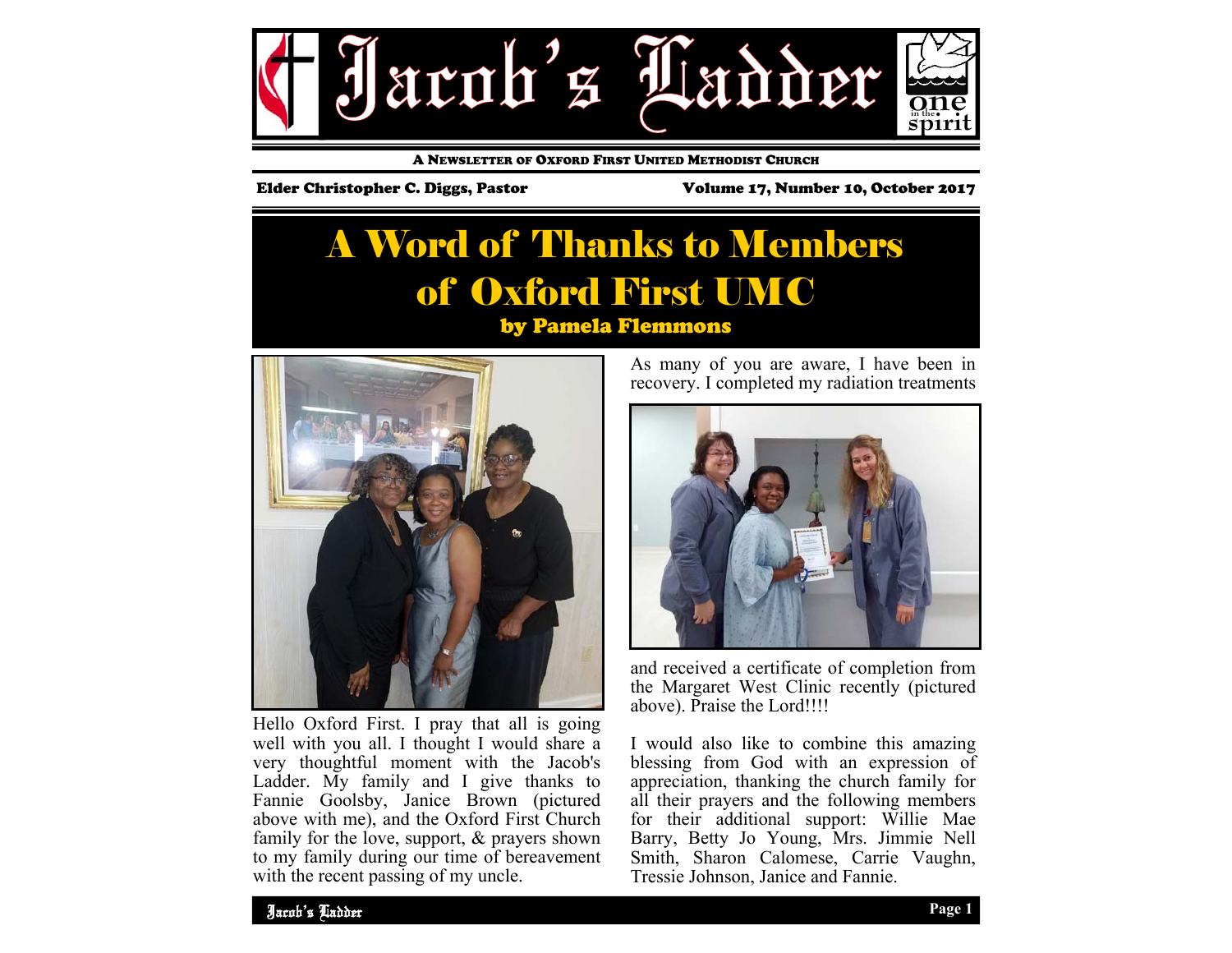# Keith Searcy Retires



Keith Searcy recenty retired from the Finch-Henry Job Corps Center in Batesville, MS after 35 years of service. Finch-Henry Job Corps Center provides on-the-job training and help youth find careers that are right for them. Job Corps is the nation's largest and most comprehensive residential education and job training program for at-risk youth, ages 16 through 24.

Oxford First UMC celebrated his retirement with cake (pictured below) and ice cream after worship service on Sunday, September 10th.





As part of Pastor's Appreciation Month Oxford First will hold Pastor and Family Appreciation on Sunday, October 29th, 3:30 P.M. Rev. Roosevelt Gage and Wesley UMC of Kosciusko, MS, will be special guests. Pastor Christopher C. Diggs (pictured above with wife, Lecha and daughter, Madelyn) celebrates four years with us.

Please review the menu on the bulletin board and sign up for your dish of choice. Each member is asked to give \$25.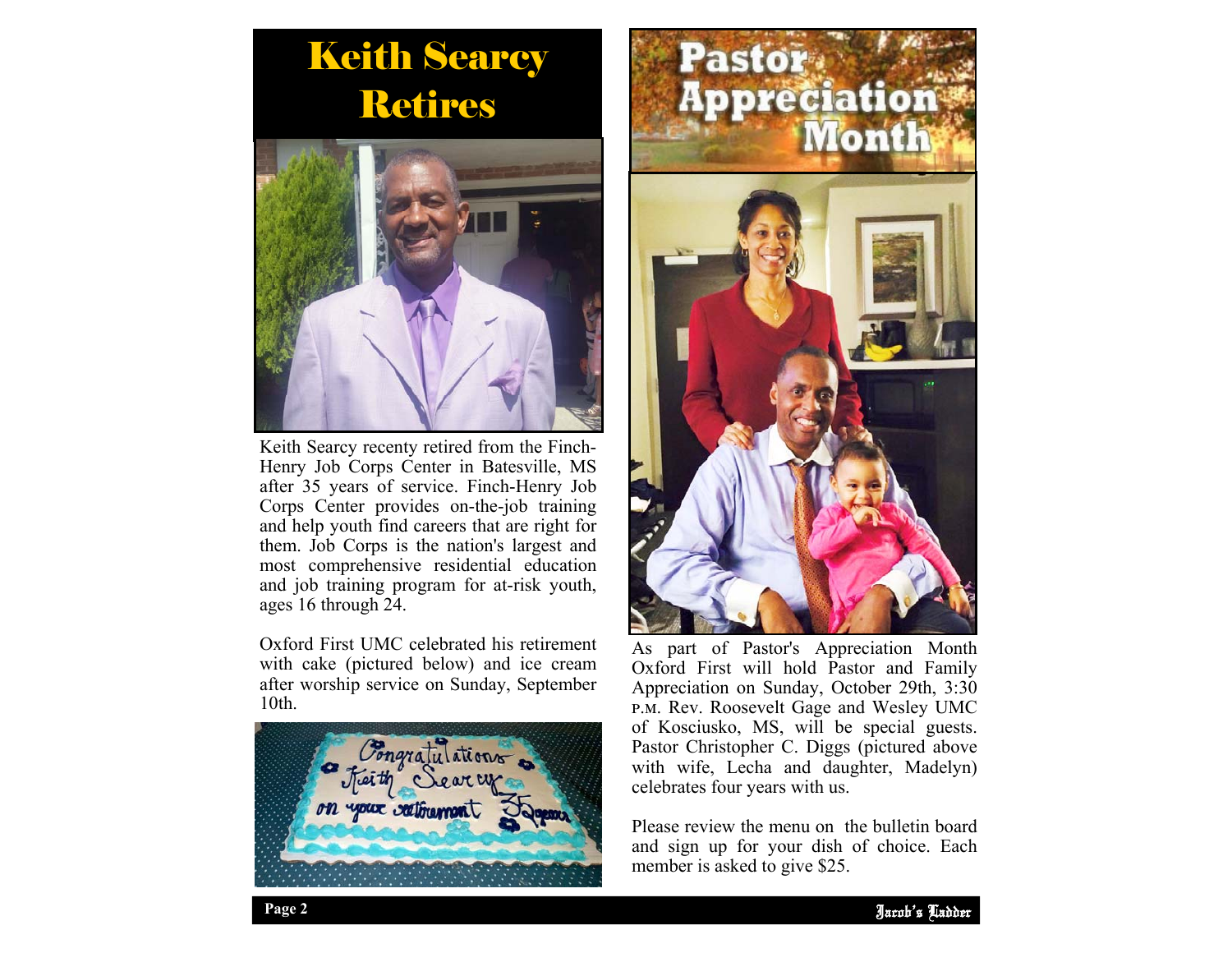## Soup For Seniors Returned

#### by Terry Vaughn

On Wednesday, September 13, 2017, Oxford First UMC resumed their monthly "Soup for Seniors" Ministry. Under the leadership of Elder Christopher C. Diggs, we welcomed 30 people. The menu every 2nd Wednesday



consist of 4-6 different hot soups, a variety of sandwiches, salad, dessert, and drink. This ministry is held during the fall and winter months. Ann Cancer and Janis Blake are the

coordinators. We say "soup for seniors," but everyone is welcomed. Mark your calendars for the second Wednesday of each Month except November. You will be welcomed with awesome words of encouragement from Elder Diggs, Bingo where everyone wins, and a Wonderful lunch. Activities begin at 11am. God Bless.





**SERVERS ABOVE: (l. to r.)** Minnie Milliner, Janis Blake, Cassandra Johnson, Terry Vaughn, Laura Ann Cancer and Jimmie Nell Smith.

Jacob's Ladder **Page 3**